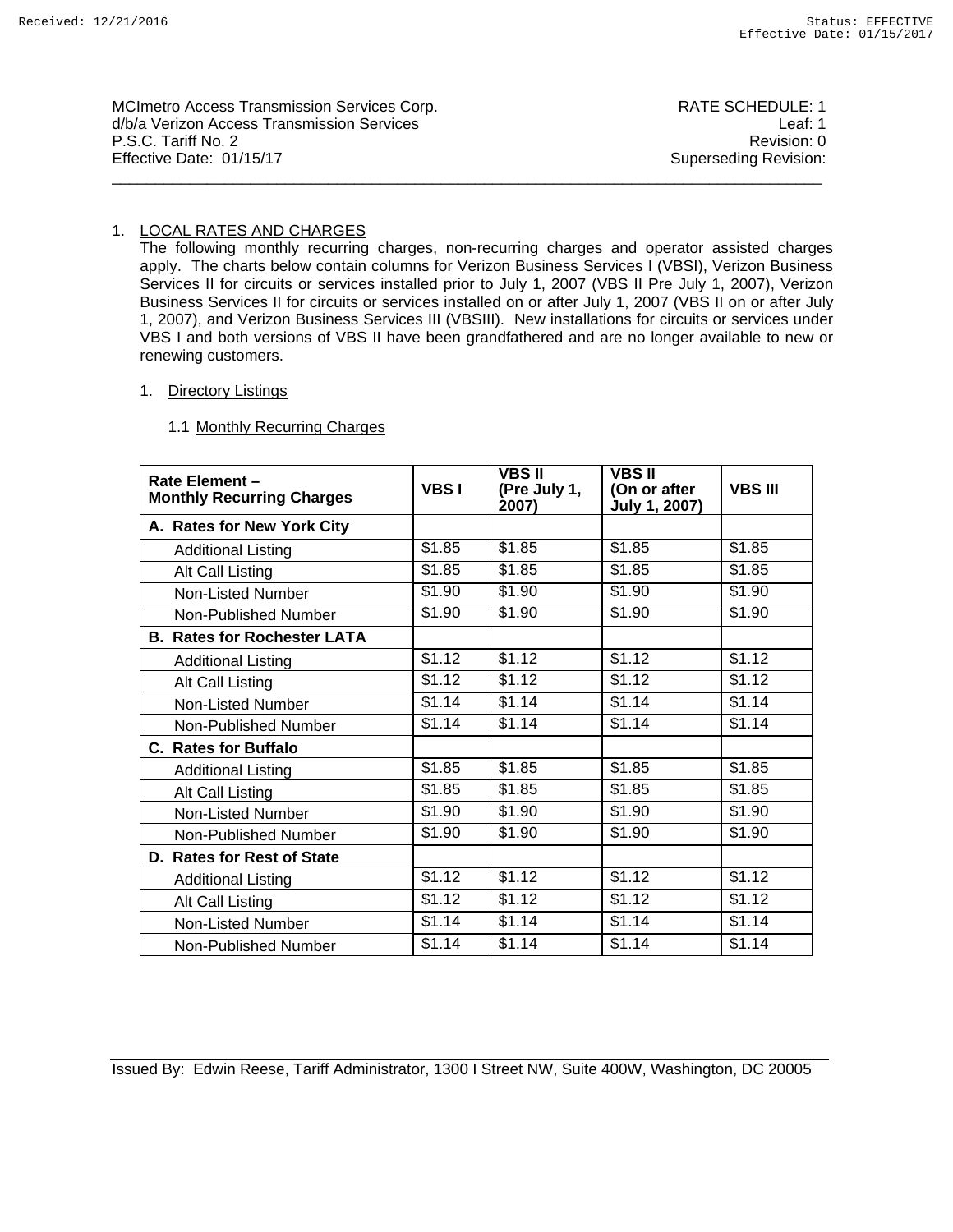MCImetro Access Transmission Services Corp. Noting the SCHEDULE: 1 d/b/a Verizon Access Transmission Services Leaf: 2 P.S.C. Tariff No. 2 Revision: 0<br>
Effective Date: 01/15/17 Superseding Revision: 0 \_\_\_\_\_\_\_\_\_\_\_\_\_\_\_\_\_\_\_\_\_\_\_\_\_\_\_\_\_\_\_\_\_\_\_\_\_\_\_\_\_\_\_\_\_\_\_\_\_\_\_\_\_\_\_\_\_\_\_\_\_\_\_\_\_\_\_\_\_\_\_\_\_\_\_\_\_\_\_\_\_\_

Superseding Revision:

# 1. LOCAL RATES AND CHARGES (Cont'd)

- 1. Directory Listings (Cont'd)
	- 1.2 Non-Recurring Charges

| Rate Element-<br><b>Non-Recurring Charges</b> | <b>VBSI</b> | <b>VBS II</b><br>(Pre July<br>1, 2007) | <b>VBS II</b><br>(On or after<br>July 1,<br>2007) | <b>VBS III</b> |
|-----------------------------------------------|-------------|----------------------------------------|---------------------------------------------------|----------------|
| A. Rates for New York City                    |             |                                        |                                                   |                |
| Additional Listing Install                    | \$35.90     | \$35.90                                | \$35.90                                           | \$35.90        |
| Non-List Number Install                       | \$35.90     | \$35.90                                | \$35.90                                           | \$35.90        |
| Non-Publish Number Install                    | \$35.90     | \$35.90                                | \$35.90                                           | \$35.90        |
| <b>B. Rates for Rochester LATA</b>            |             |                                        |                                                   |                |
| Additional Listing Install                    | \$17.83     | \$17.83                                | \$17.83                                           | \$17.83        |
| Non-List Number Install                       | \$17.83     | \$17.83                                | \$17.83                                           | \$17.83        |
| Non-Publish Number Install                    | \$17.83     | \$17.83                                | \$17.83                                           | \$17.83        |
| C. Rates for Buffalo                          |             |                                        |                                                   |                |
| Additional Listing Install                    | \$35.90     | \$35.90                                | \$35.90                                           | \$35.90        |
| Non-List Number Install                       | \$35.90     | \$35.90                                | \$35.90                                           | \$35.90        |
| Non-Publish Number Install                    | \$35.90     | \$35.90                                | \$35.90                                           | \$35.90        |
| D. Rates for Rest of State                    |             |                                        |                                                   |                |
| Additional Listing Install                    | \$17.83     | \$17.83                                | \$17.83                                           | \$17.83        |
| Non-List Number Install                       | \$17.83     | \$17.83                                | \$17.83                                           | \$17.83        |
| Non-Publish Number Install                    | \$17.83     | \$17.83                                | \$17.83                                           | \$17.83        |

Issued By: Edwin Reese, Tariff Administrator, 1300 I Street NW, Suite 400W, Washington, DC 20005